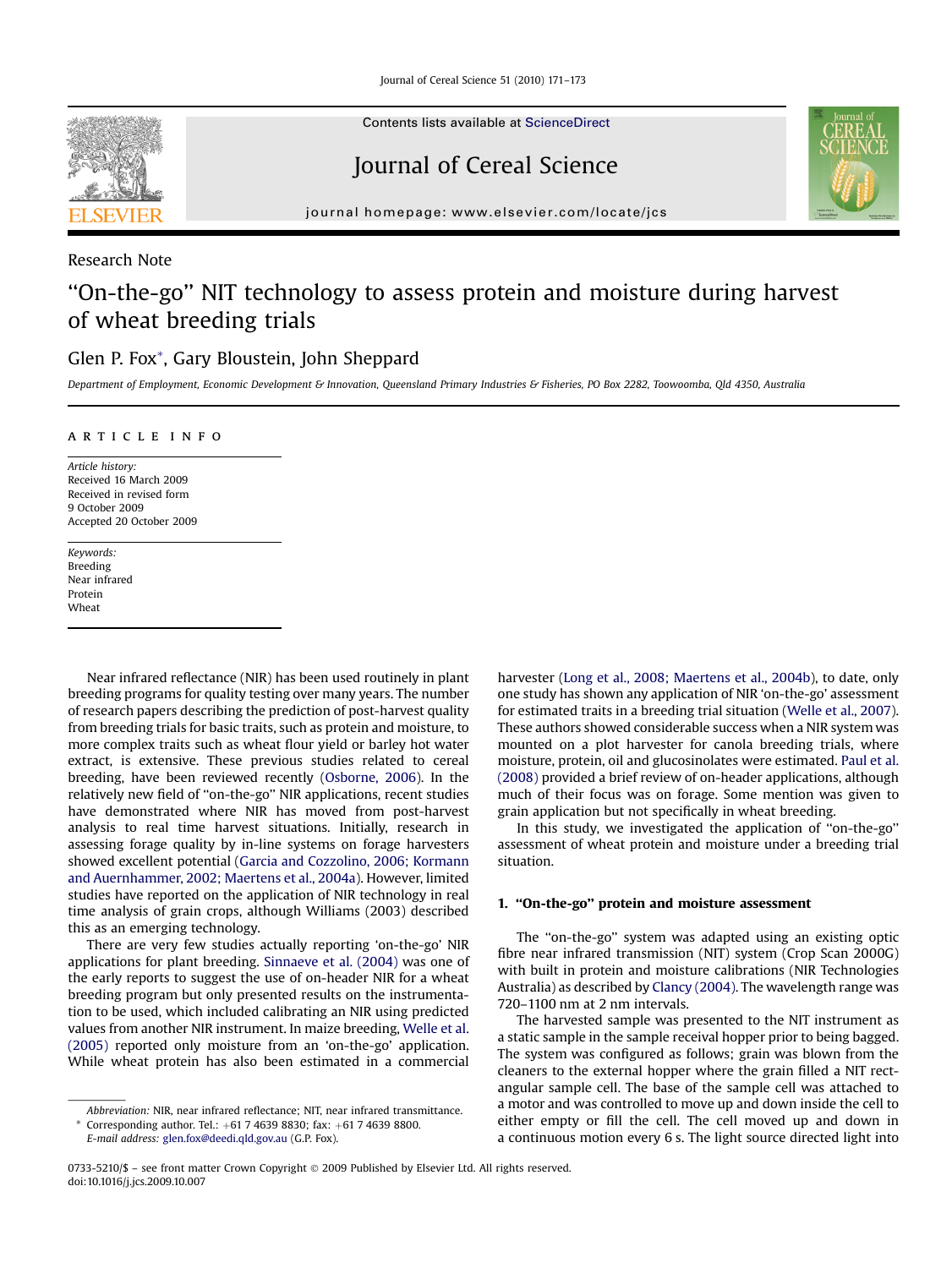<span id="page-1-0"></span>a detector on the opposite side of the cell. If no grain was present then only a reference reading was taken, however when grain was present then a normal scan and subsequent estimation was carried out. Fig. 1 shows the instrument mounted on the side of the hopper. Inside the cabin, an operator fills a bags after a set time which is based on the time for the harvester to move in and out of the plot abut before the next run into the adjacent plot.

The NIT instrument was trialled on a breeding trial at DPI&F Gatton Research Station in 2003 and at DPI&F Kingsthorpe Research Farm in 2004. The trials were advanced breeding trials, targeted for a premium hard wheat classification of equal to or greater than a protein content of 13.0% (11% moisture basis) as required by the Australian wheat industry. One hundred and twenty plots were harvested in a forward in, backward out, sequence from each season. During the 15 s period to harvest each plot and move into position to harvest the next plot, sufficient grain flowed into the hopper where two readings were taken. The data for each sample was averaged in Excel after the file was downloaded from the NIT unit.

#### 2. Post-harvest validation

The ''on-the-go'' harvested samples were scanned in the Foss NIRSystems 6500 using WinISI software (V 1.5). The calibrations for protein and moisture were developed in-house for predicting quality traits within the wheat breeding program.

A paired  $t$ -test routine in the statistical package, Genstat®, was applied to determine if the predicted values from each NIR instrument were statistically different. A correlation between the 'on-the-go' NIT data and laboratory estimated NIR data was also carried out using Genstat®.

We believe this to be the first report, in peer reviewed literature, detailing the use of NIT technology to estimate wheat protein and moisture content during the harvesting of breeding plots. The NIT instrument was mounted onto the grain receival hopper of a Kingaroy Engineering Works plot harvester (Fig. 1). The operator remained inside the header cabin, bagging the sample after two readings from the NIT instrument had been collected.

#### 3. ''On-the-go'' protein and moisture

The ''on-the-go'' predicted protein and moisture values had a high degree of matching with the post-harvest grain predictions.

#### Table 1

Summary of header NIT and laboratory NIR values for protein and moisture, combined for 2003 and 2004 ( $n = 120$  each season).

|                      | Header NIT values |             |                     | Laboratory NIR values |                |                     |
|----------------------|-------------------|-------------|---------------------|-----------------------|----------------|---------------------|
|                      | Range<br>(%)      | Mean<br>(%) | <b>SD</b><br>$(\%)$ | Range<br>$(\%)$       | Mean<br>$(\%)$ | <b>SD</b><br>$(\%)$ |
| Averaged two seasons |                   |             |                     |                       |                |                     |
| Protein              | $11.9 - 14.4$     | 12.9        | 0.4                 | $12.1 - 14.2$         | 13.3           | 0.3                 |
| Moisture             | $11.0 - 12.2$     | 11.6        | 0.2                 | $11.4 - 12.6$         | 11.9           | 0.2                 |
| 2003                 |                   |             |                     |                       |                |                     |
| Protein              | $12.0 - 14.2$     | 12.8        | 0.5                 | $12.1 - 14.1$         | 13.3           | 0.4                 |
| Moisture             | $11.0 - 12.1$     | 11.5        | 0.2                 | $11.5 - 12.5$         | 11.8           | 0.2                 |
| 2004                 |                   |             |                     |                       |                |                     |
| Protein              | 11.9-14.4         | 12.9        | 0.4                 | $12.2 - 14.2$         | 13.2           | 0.3                 |
| Moisture             | $11.1 - 12.2$     | 11.6        | 0.2                 | 11.6-12.6             | 11.9           | 0.3                 |

The average for the combined season was 12.9% and 11.6% for protein and moisture respectively as estimated by the NIT system while for the laboratory NIR estimates the averages were 13.1% and 11.9% respectively for protein and moisture. Table 1 shows additional descriptive analysis of the protein and moisture data.

The range was quite broad for protein as can be expected in wheat breeding trials. The moisture content was more narrow but close to the desirable harvest moisture of 12.0%. The laboratory NIR instrument has protein and moisture models built up over a number of years using samples specifically from the breeding program. Whereas, the commercial NIT system had built in calibration models for protein and moisture, supplied by the manufacturer, it could require updating with samples specifically from our trials to further improve the calibration.

The difference between total samples means between the header NIT and laboratory NIR were only 0.4% and 0.3% for protein and moisture, respectively. These values were not significantly different at the 95% confidence level. Although, this was a small data set, the results indicated the system could be used to provide reliable protein and moisture values ''on-the-go'' at harvest. In addition, while the level of precision between the ''on-the-go'' and validated values may not be as high as desired, for early generation breeding trials, the ranking of lines against parent varieties or commercial check varieties is generally more important than absolute values.

There was a good correlation ( $r = 0.91$ ) for protein between the 'on-the-go' system and the laboratory NIR system (Fig. 2) with reasonable agreement. There was a slight bias (0.13) with the laboratory NIR calibration estimating higher protein values. As mentioned previously, if this system was to become a routine application for our breeding program then samples from our program would have to be built into the commercial calibration





Fig. 1. NIT instrument mounted on the side of the grain collection hopper.

Fig. 2. Correlation between 'on-the-go' NIR and laboratory NIR protein values.